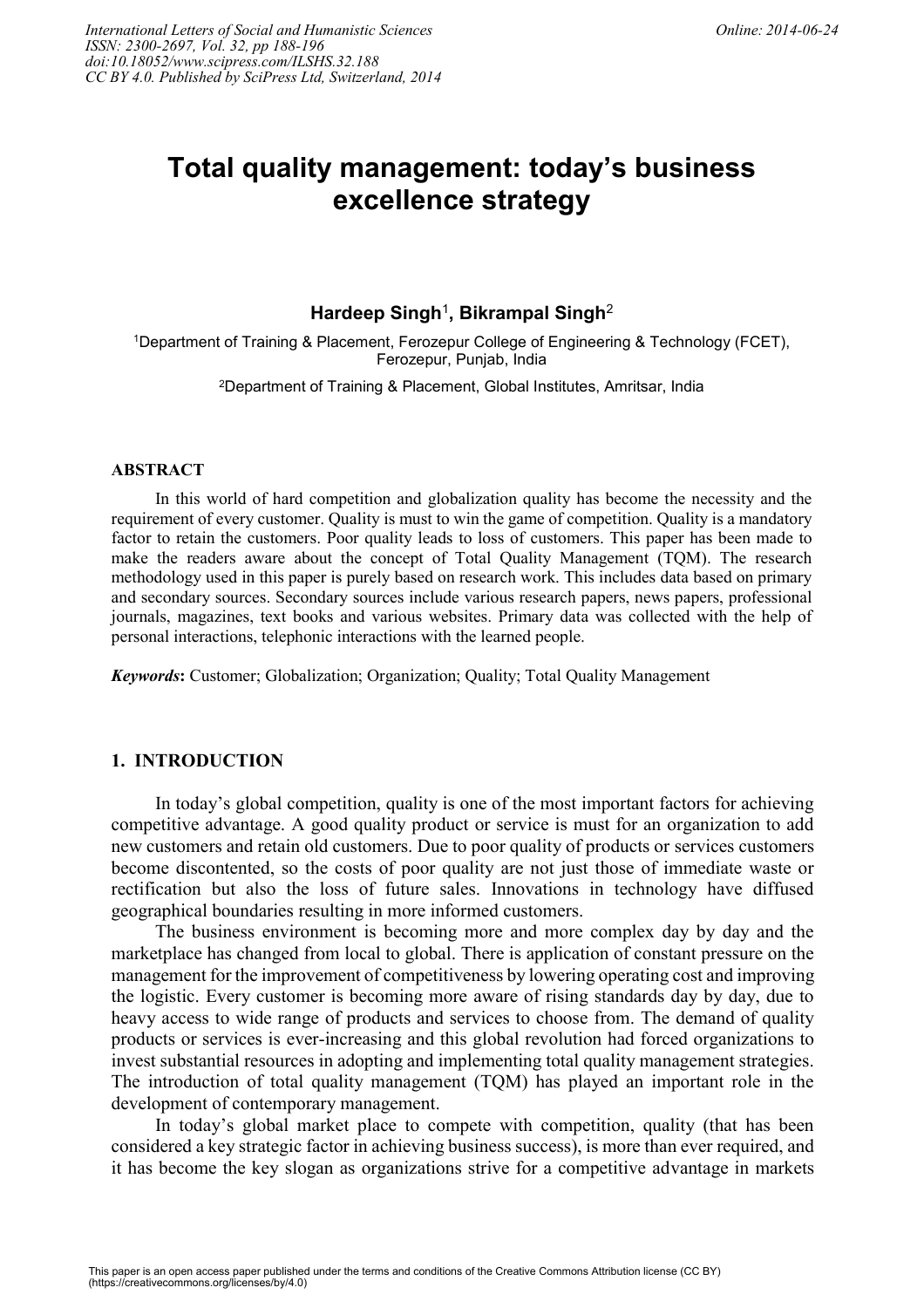characterized by liberalization, globalization and knowledgeable customers. Quality gurus such as Juran, Deming and Crosby have advocated various methodologies for business success and single out some quality practices. In both manufacturing and service sectors all these practices have positive impact on business performance.

### **2. EVOLUTION OF TQM**

The concept of TQM philosophy and its principles is quite old and was introduced into the USA around 1980. This concept was primarily in response to the severe competitive challenge from Japanese companies. Initially, the attention was towards manufacturing industries with little consideration being given to the service industries largely because of the domination of researchers. The emergence of TQM philosophy in service industries has been a recent development and is being applied from last two decades.

### **3. DEFINITION OF TQM**

TQM can be defined as a set of techniques and procedures used to reduce or eliminate variation from a production process or service-delivery system in order to improve efficiency, reliability, and quality (Steingrad & Fitzgibbons, 1993). Vuppalapati, Ahire, and Gupta (1995) stated that TQM is an integrative philosophy of management for the continuous improvement of product and process quality in order to achieve customer satisfaction. According to Dean and Bowen (1994), TQM is a management philosophy or an approach. TQM is a technique that is characterized by some principles, techniques and practices.

## **4. NEED OF THE STUDY**

In such a competitive environment resulted from world globalization, firms have to face with much difficulty to survive unless they create the competitive advantage over their competitors. With the increase of competition, business survival pressure, changing customeroriented environment, total quality management (TQM) has been recognized as one of the important issues and generated a substantial amount of interest among managers and researchers. TQM has been regarded as one of effective ways for firms to improve their competitive advantage.

Leading pioneers in the quality area asserted that competitive advantage can be gained by providing quality products or services. A quality holds the key competitiveness in today's global market. In addition, TQM has widely considered as an effective management tool to provide business with stability, growth, and prosperity. The benefits of quality improvement can not only be reflected on cost reduction, but also on maximization of business profits. In the words of quality improvement, what really matters for an organization is not just cost minimization, but superior quality's effects has on maximizing profits.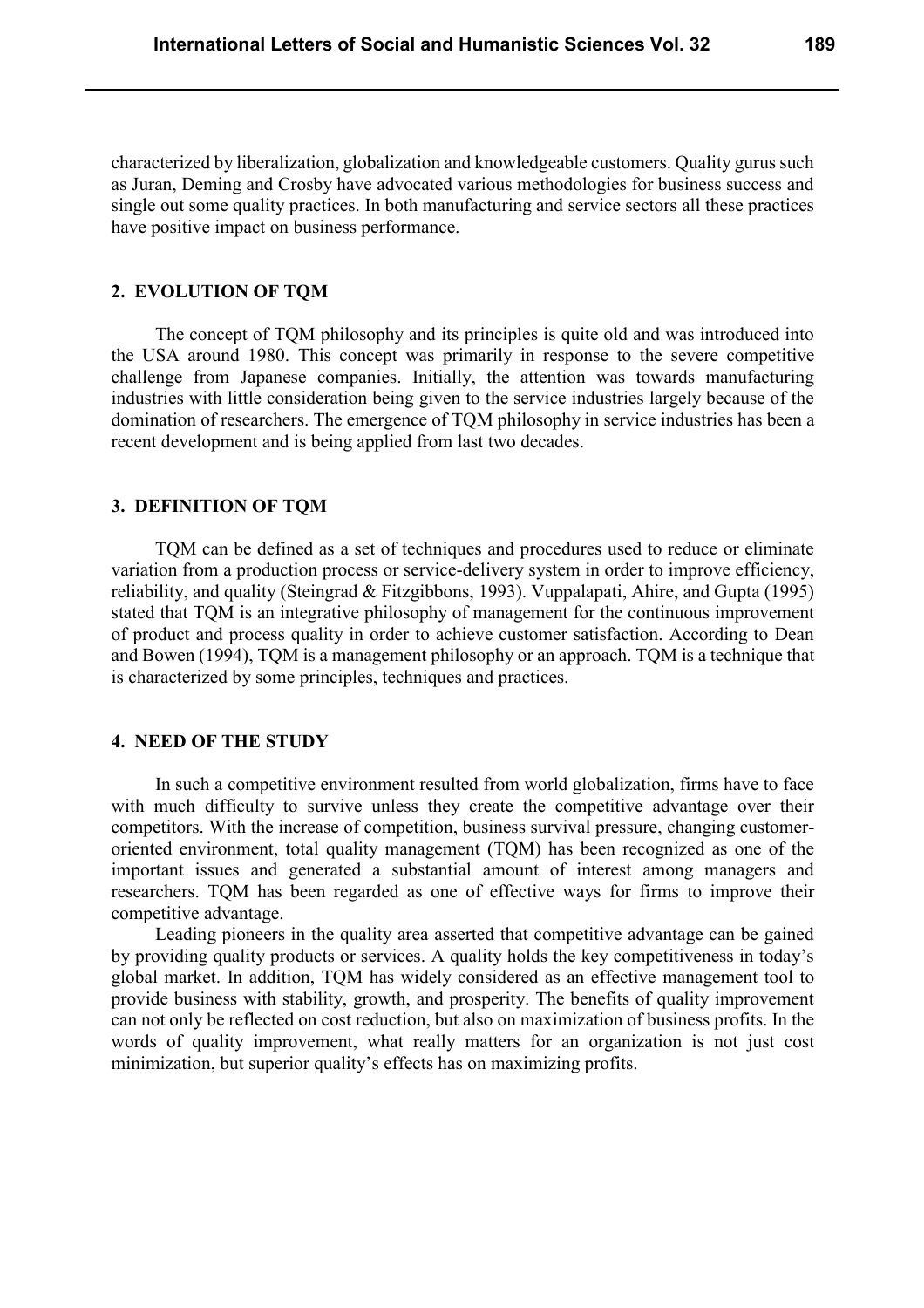# **5. OBJECTIVES OF THE STUDY**

- **1.** To make the readers aware about the concept and need of quality and total quality management.
- **2.** To study the driving factors for TQM.
- **3.** To study the role of TQM in today's business excellence.

# **6. RESEARCH METHODOLOGY**

The research methodology used in this paper is purely based on research work. This includes data based on primary and secondary sources. Secondary sources include various research papers, news papers, professional journals, magazines, text books and various websites. Primary data was collected with the help of personal interactions, telephonic interactions with the learned people

# **7. DRIVING FACTORS FOR TQM**

## **7. 1. Customer Focus**

For business enterprises, the significant driving force to establish the quality goals basically originates from customer needs. Generally speaking, customer needs identify the operational goals for firms to meet. And this type of quality goals is also referred as marketdriven. That quality started with the understanding of customer needs and ended when those needs were satisfied. In order to meet the requirement of customers, top management should clarify the customers' expectations. Further, organizational strategy should also be developed based on customers' needs. The customer focus is the under pinning principles for firms to implement programs of TQM. Since the senior management may have the influence and authority to dominate the entire implementation of TQM implementation, dedicated top management's commitment about implementing TQM is certainly a need or requirement. Therefore, this study tells that customer focus is positively related to management leadership.

## **7. 2. Management Leadership**

Management leadership is considered to be another major driver of TQM and it has a significant influence on determining whether or not a TQM program can be implemented effectively. Management leadership in fact, refers to how management level guides and supervises personnel of a firm in an appropriate manner. Management level provides the necessary resources for training employees to meet the new requirements and/or changes that are resulted from implementation of TQM, and consequently, creates a environment for work which is conductive to employee involvement in the process of changes. In addition, effective management leadership is critical to influence the decision of selecting qualified suppliers and certifying suppliers for quality material. Management level is also responsible for mentoring product design and considering market demands & consumer needs. In other words, the focus of management is essential for firms to produce goods that are manufacturable and meet the needs of customers. In conclusion, management level plays a significant role on conducting organizational operation and also highly influences the decision-making and resource allocation processes for supplier management and design management.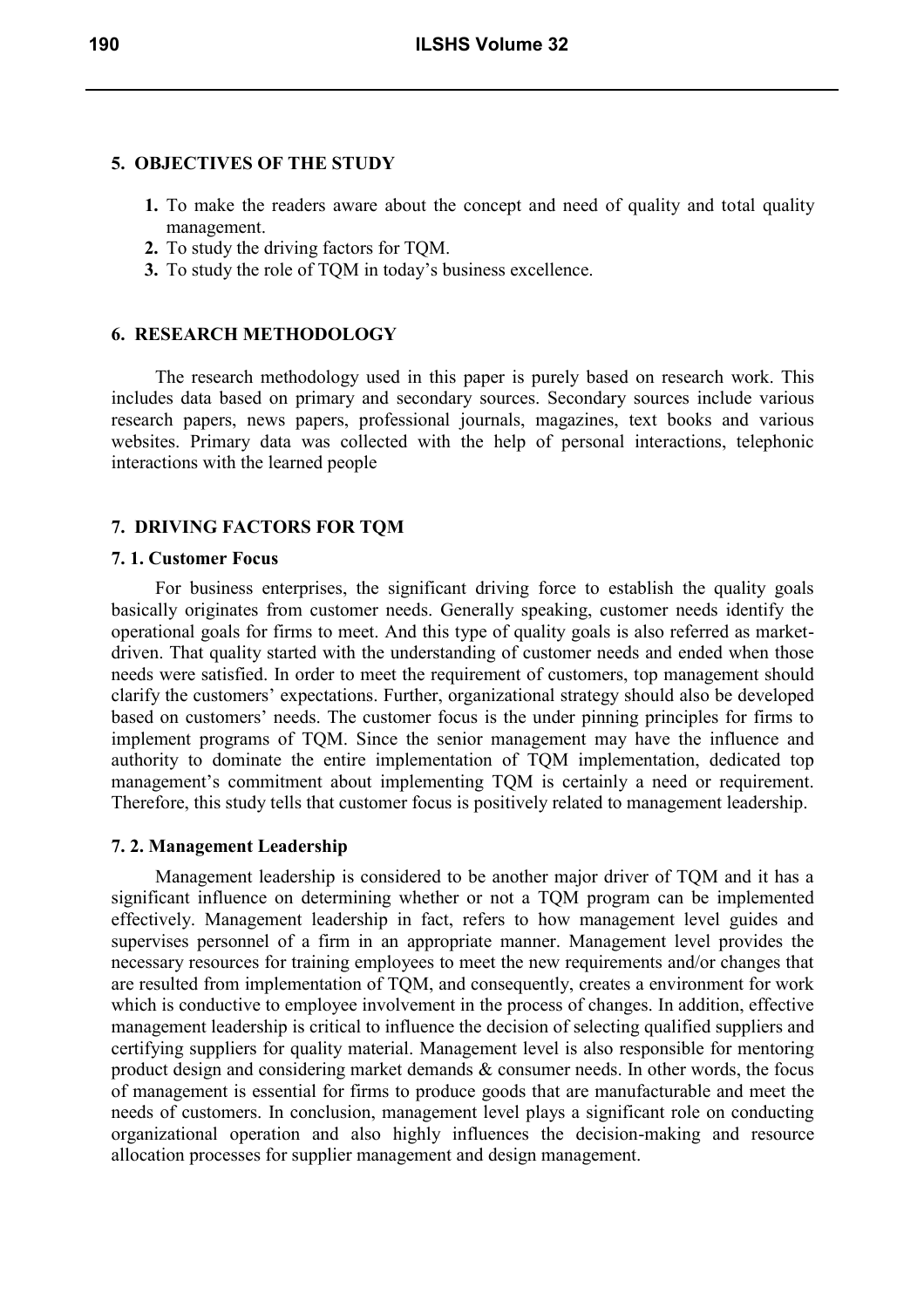Therefore, management level has positive effects on human resource, suppliers' management, and design management.

#### **7. 3. Human Resource**

In terms of quality management, employees must be able to measure and utilize quality data efficiently and effectively. Human resources, which include employee training and employee relation, was related to quality improvement positively, which was mediated through utilizing quality data and reporting. Thus, whether or not a TQM program will be successfully implemented mainly depends on the collaboration and coordination among a firm's workforce. An effective implementation of TQM can be derived from employees' understanding of the philosophy and principle of implementation of TQM. Furthermore, if employees are highly conscious for TQM, the data and reporting of quality control prepared by working staffs will be easy to uncover the reality and thus, can be used for correction of quality flaws or mistakes immediately and in an effective way. Better human management results in more positive effect on producing quality data and reporting.

## **7. 4. Quality Data & Reporting**

Quality data and reporting utilize quality reports and control charts to identify explicit  $\&$ potential quality problems and provide timely information for correcting & improving problems explored. In other words, a good data and reporting system can timely and correctly reflect the actual circumstance/situation to management level. It can provide adequate management level information to make decisions timely. With regard to quality, it can help employee or management to identify and solve problems stemming from input materials that are supplied by cooperative suppliers. In addition, several studies indicated that the goals for firms to implement TQM were mainly focused on building quality into the products rather than merely inspecting quality into the finished products or removing defective products. Since effective design management requires various resources to support, such as considering the customers' requirements or coordination of procurement function, design function, production function and supply function, design management can be implemented effectively only if quality data and reporting are collected and shared throughout the organization in a timely manner. Additionally, quality data and reporting can provide employee timely information to deal with changes or problems occurred and further examine the results with the improvements made. Thus, an effective quality data and reporting system will have positive impacts on enforcing management of suppliers, design management, and aspects of process management. Therefore, the authors propose that quality data and reporting is positively related to management of suppliers, design management, and process management.

#### **7. 5. Suppliers' Management**

With regarding to management of suppliers, an effective management of suppliers will enforce the cooperation between suppliers and firms by allowing suppliers' involvement and/or participation not only in the design process but also in the production process, and help the materials' procurements or parts meet firm's requirements and be efficiently utilized. The research findings showed that suppliers' management, which emerged as an important component of TQM implementation, had direct positive effects on both design management and process management. In addition, the quality of materials provided by suppliers is important and the starting point for firms to produce quality products. Eventually, raw materials of a good quality will reduce the scrap, and/or defective outputs and occurrences of rework.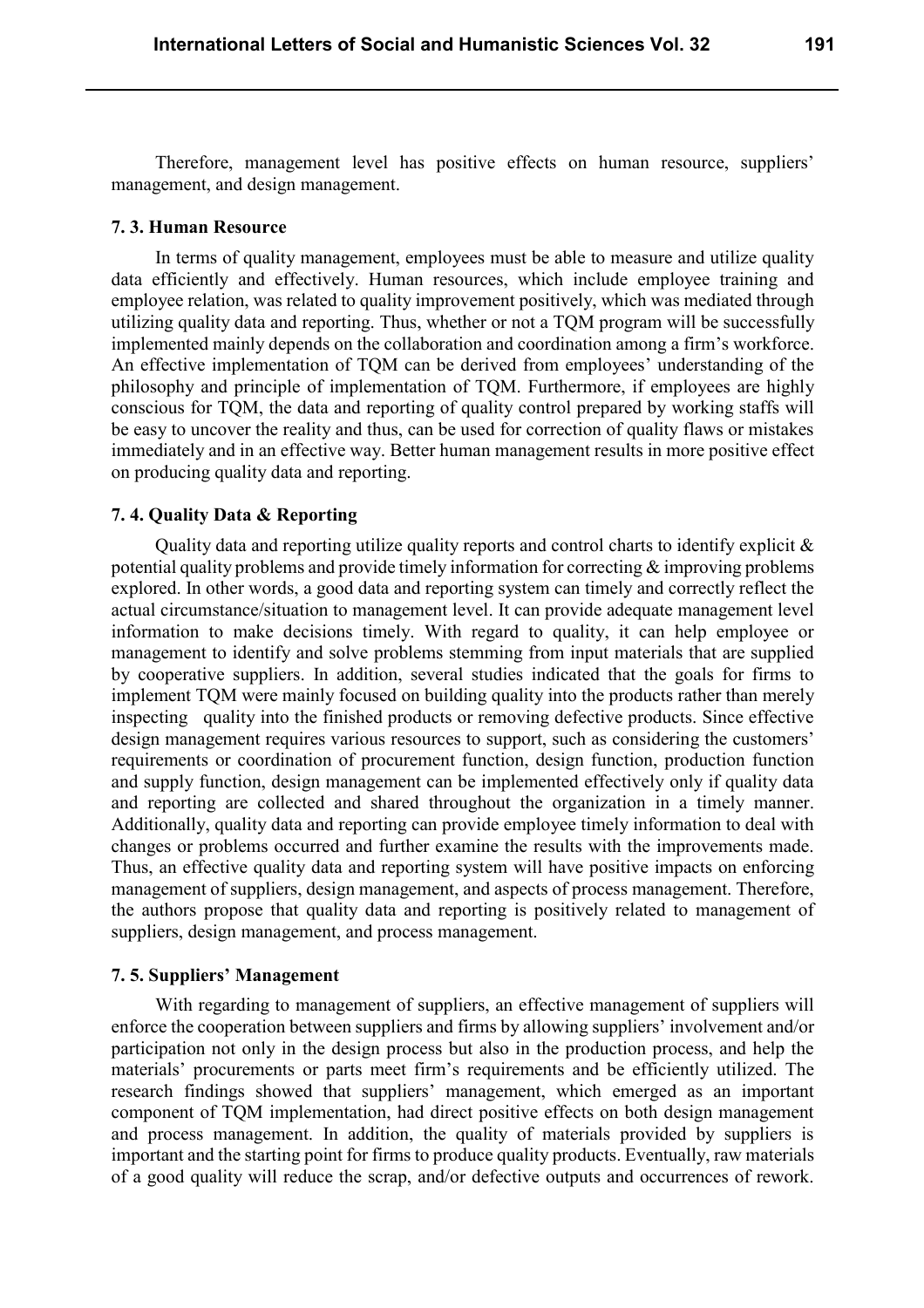Ultimately, it can result in a good operational performance. Suppliers' management can be used to streamline the suppliers' base to facilitate the following tasks such as managing relationships of suppliers, developing suppliers' strategic alliances, cooperating with suppliers to ensure meeting the customers' expectations, involving suppliers early in the product development process, and enhancing the process management. Therefore, the authors propose that suppliers' management is positive related to design management, process management, and operating performance.

## **7. 6. Process Management**

Inferior quality manufacturing process will result in higher scrap rate and rework rate which will lead to more resource consumed to produce qualified products. The goal of process management is to reduce process variation by building quality into the production process. The effects of reducing process variation will increase the quality of outputs as well as decreasing the occurrences of unnecessary costs such as rework costs and waste costs by finding and correcting quality problems immediately. Thus, the effectiveness of process management implementation has been cited as one of the major dimensions of integrated quality efforts.

# **8. EMPIRICAL STUDY: TQM PRACTICE IN AMERICA**

The quality improvement movement in general and total quality management in particular have become very popular in America during the past three decades. The fierce competitiveness of the global market is the force that generated the quality improvement movement. As the relative decline of the American economy in the late 1970s became apparent, many U.S. industries started transforming the traditional way of doing business into an organizational approach focusing on continuous improvement in order to face the competition. In the 1980s, America started embarking on the quality improvement movement journey. The most prominent symbol of America's quality revolution is the prestigious Malcolm Baldrige National Quality Award (Hiam, 1992).

The purposes of the award are to "promote quality awareness, recognize quality achievements of American companies, and publicize strategies for the purpose of success of quality" (Hunt, 1992: 90). This award (that was established by US Commerce in 1987) recognizes outstanding American companies that provide quality goods and services that demonstrate quality management processes, and demonstrate commitment for regular or continuous improvement the quality of goods and services in the long-run. The ultimate goal of this quality revolution is that it is not only very important for American companies to produce quality goods and services in today's time, but it equally important that American companies maintain a consistent commitment to continuously improve the quality of goods and services in the coming future. Actually, quality has been one of the private sector's main preoccupations for a long time. It remains so today. In the early years of the trend of quality, the focus was structured around quality circles (Barra, 1983), quality control and quality assurance (Ishikawa, 1991). In the late 1980s and early 1990s, the definition shifted its emphasis to a broader sense; quality is now defined and driven by customer demand and satisfaction (Deming, 1986). Since the 2000"s, quality has often been referred to as the "Lean Six Sigma" process improvement management (Thomsett, 2005). Another name is the "New Gold Standard" which has been mostly used and applicable in the service and hospitality industry (Michelli, 2008).

TQM program appears to continue to maintain its strong presence in several public organizations of modern times (Van Seaton, 2010). Initially, in state and local governments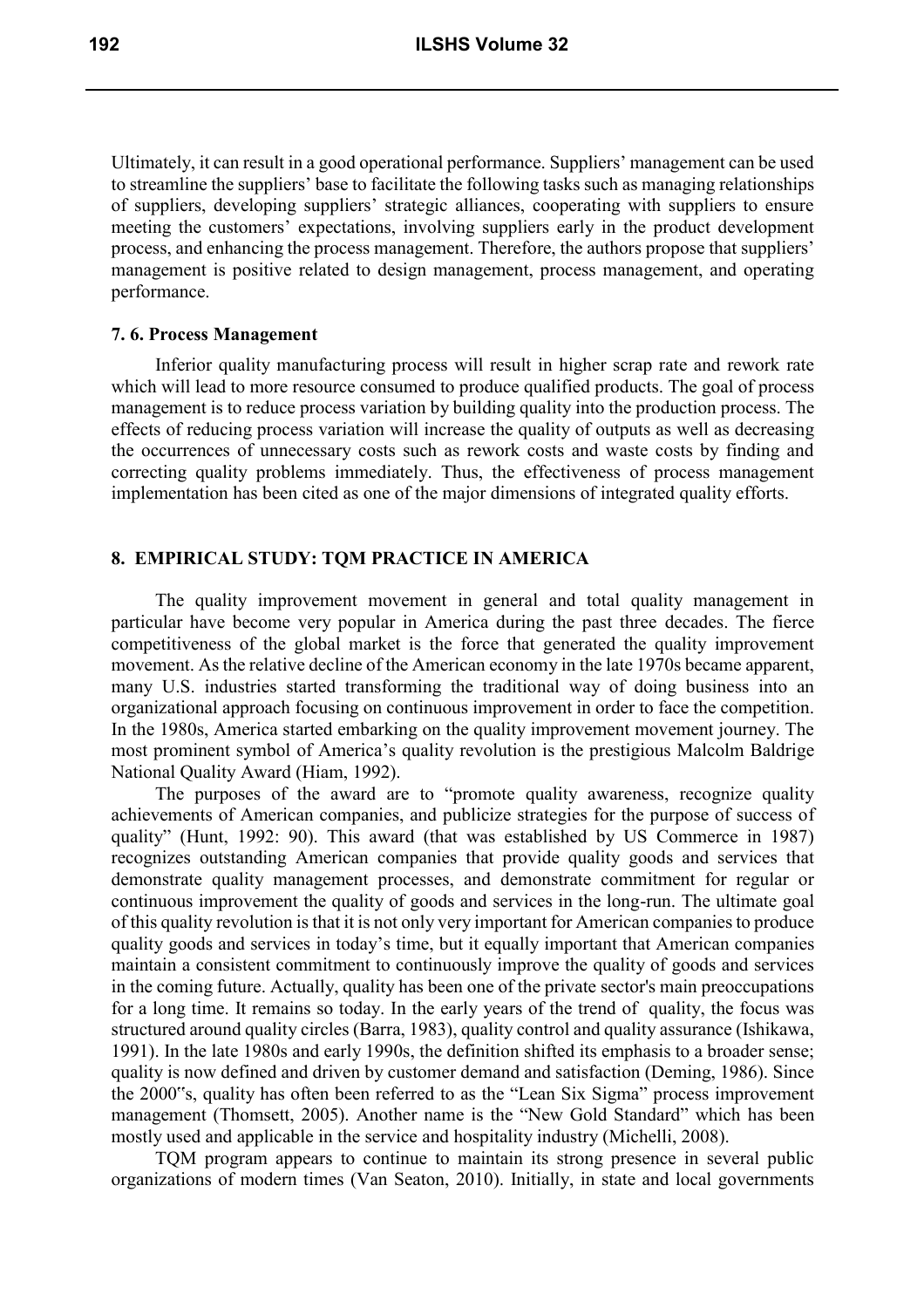TQM concepts and techniques were used to improve productivity of government programs and projects (Hunter, O"Neill & Wallen, 1987). Since then several success stories of TQM application in the public sector had been reported (Walters, 1992). In addition, results from a 1993 nationwide survey conducted in U.S. cities with populations between 25,000 and one million (with a 46 percent response rate) indicated that TQM was on the rise at the city government level (Streib & Poister, 1995). An recent empirical case study suggests that TQM is indeed a successful experience in state and local governments due to the fact that it is guided by a leadership commitment and a common organizational vision which "results in significant quantifiable benefits" (Kluse, 2009: 31).

Different variety of schedules related to productivity improvement in federal government, particularly those of the U.S. Environmental Protection Agency (Cohen & Brand, 1990) and the Internal Revenue Service (Chen & Sawyers, 1994), coalesced under the TQM banner (Federal TQM Handbook, 1991, 1992). Results of a survey conducted of 2800 federal installations conducted by the U.S. General Accounting Office (GAO) in 1992 indicated that about 1900 respondents (68 percent) said they were involved in TQM efforts (GAO, 1992: 9). This is an encouraging statistic for proponents of TQM. This 68 percent survey result indicated a wide level of support for TQM activities at the federal level. However, TQM experience at the federal government level reveals a mixed picture over time.

# **9. FINDINGS OF THE STUDY**

- **1.** With the help of TQM, Organizations all over the globe have been exploring ways to improve business practices to gain competitive edge.
- **2.** Large organizations scored high in all the quality management practices except for teamwork and open organization, compared to smaller companies.
- **3.** For the success of TQM in an organization, all of the components within the organization must be collectively involved.
- **4.** Corporate Managers must agreed that they often attended professional seminars on quality management and learned more about quality management from reading literature such as books and professional journals.
- **5.** Total quality management (TQM) is generally acknowledged as an approach to organizational management, which brings about enhanced performance.

## **10. CONCLUSION**

Total quality management (TQM) has been proposed to improve business performance and received considerable attention in recent researches. A growing number of organizations use quality management as a strategic foundation for generating a competitive advantage and improving firm performance. Firms that have won quality awards generally outperform other firms with respect to both income measures and stock market value.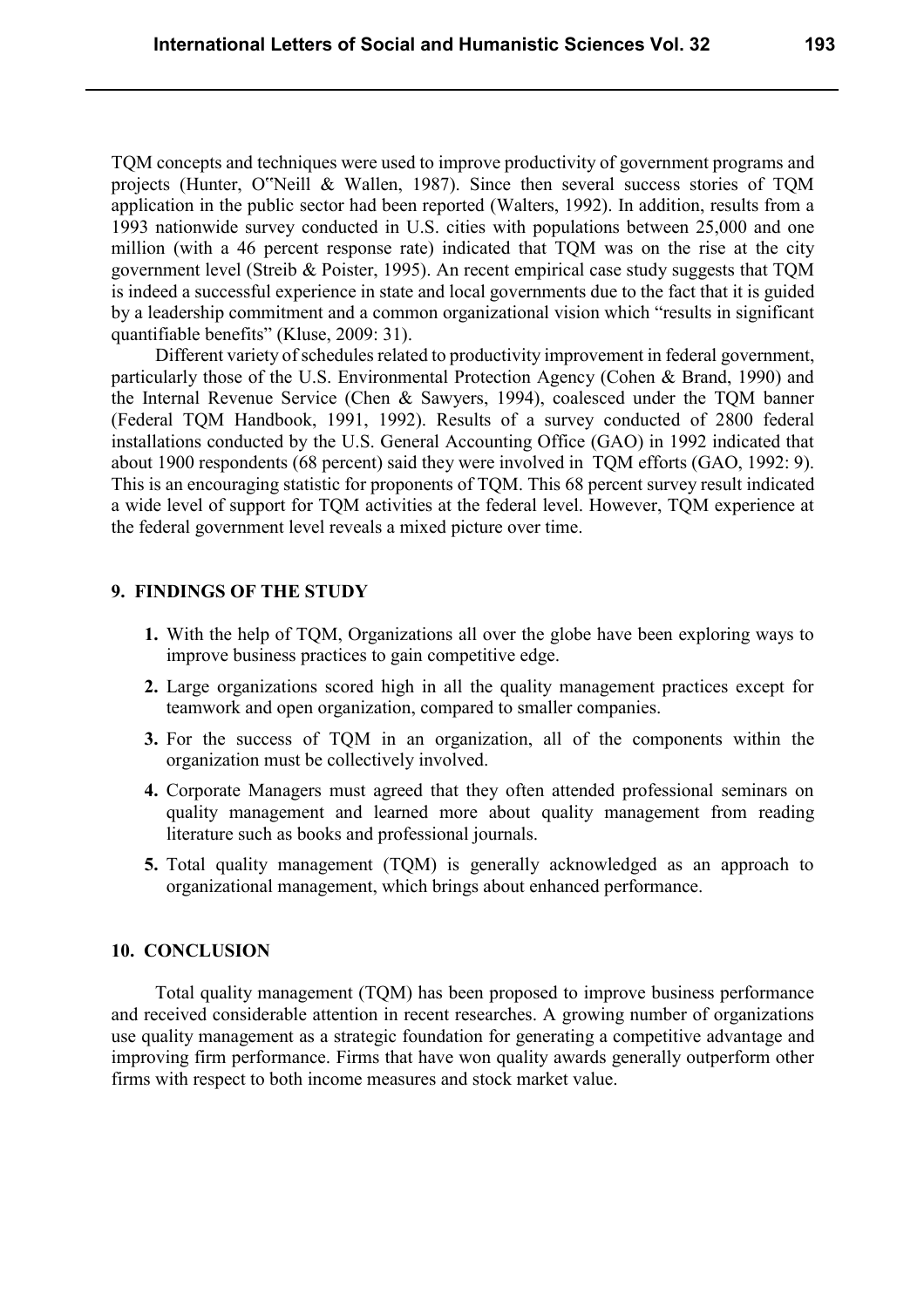#### **ACKNOWLEDGEMENTS**

We hereby acknowledge the contribution of information providers to give us proper information and enable us to write this paper. We would also like to thank the eminent personalities who spared their precious time to respond to our questionnaires, personal interviews and telephonic interviews. We once again thank all and one who contributed in our research work by providing us worthy information. Moreover we are highly thankful to "Dr. Rajneesh Arora" VC Punjab Technical University Jalandhar (Punjab) who always motivates all the manpower to participate in research work. Without motivation of such high authorities it was not only difficult but even impossible to do such creative work. Our acknowledgement also goes to an eminent learned educationist, "Professor Joginder Singh Jogi" for his cordial support and motivating us for doing this creative research work and publications. May he live long!

#### **References**

- [1] Ahire, S. L., Golhar, D. Y., & Waller, M. A. (1996). Development and validation of TQM implementation constructs. *Decision Sciences*, 27, 23-56.
- [2] Anderson, E. W., Fornell, C., & Lehmann, D. R. (1994). Customer satisfaction, market share, and profitability. *Journal of Marketing*, 58, 53-66.
- [3] Anderson, E. W., Fornell, C., & Rust, R. T. (1997). Customer satisfaction, productivity, and profitability: differences between goods and services. *Marketing Science*, 16, 129-145.
- [4] Azaranga, M. R., Gonzalez, G., & Reavill, L. (1998). An empirical investigation of the relationships between quality improvement techniques and performance — a Mexican case. *Journal of Quality Management*, 3, 265-292.
- [5] Edvardsson, B., Gustafsson, A., Johnson, M. D., & Sande ´n, B. (2000). New service development and innovation in the new economy. Lund, Sweden: Student litterateur.
- [6] Edvardsson, B., Johnson, M. D., Gustafsson, A., & Strandvik, T. (2000). The effects of satisfaction and loyalty on profit and growth: products versus services. *Total Quality Management*, 11, 917-927.
- [7] Feng, J., Prajogo, D.I., Tan, K.C., & Sohal, A.S. (2006). The impact of TQM practices on performance: A comparative study between Australian and Singaporean organizations. *European Journal of Innovation Management*, 9(3), 269-278.
- [8] Flynn, B. B., Schroeder, R. G., & Sakakibara, S. (1994). A framework for quality management research and an associated measurement instrument. *Journal of Operations Management,* 11, 339-366.
- [9] Fornell, C., Johnson, M. D., Anderson, E. W., Cha, J., & Bryant, B. E. (1996). The American Customer Satisfaction Index: nature, purpose and findings. *Journal of Marketing*, 60, 7-18.
- [10] Fornell, C., & Larcker, D. (1981). Evaluating structural equation models with unobservable variables and measurement error. *Journal of Marketing Research*, 18, 39-50.
- [11] Gerhart, B., Wright, P. M., Mc Mahan, G. C., & Snell, S. A. (2000). Measurement error in research on human resources and firm performance: how much error is there and how does it influence effect size estimates Personnel Psychology, 53.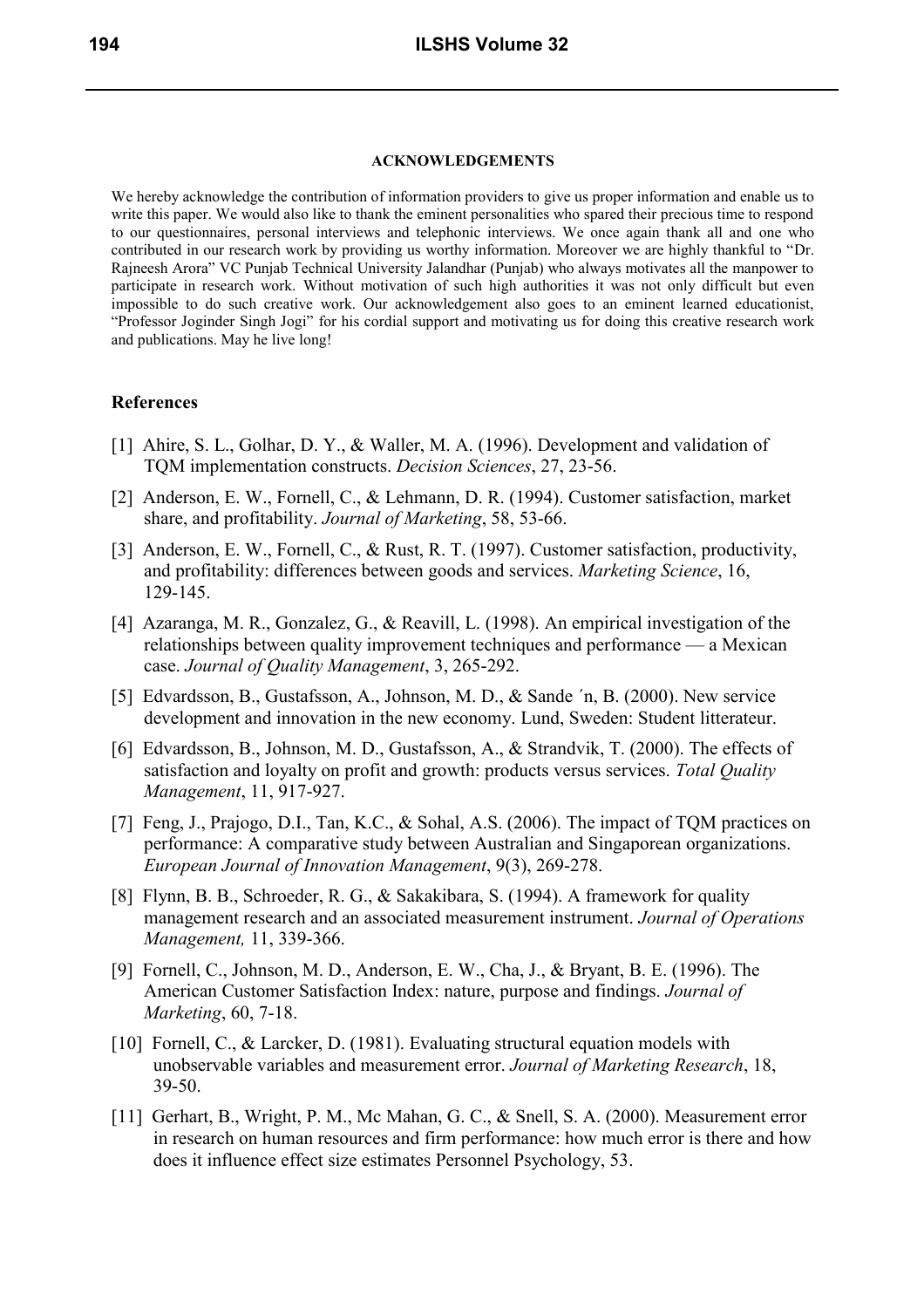- [12] Gustafsson, A., & Johnson, M. D. (1998). Bridging the quality satisfaction gap. *Quality Management Journal*, 4, 27-43.
- [13] Hendricks, K. B., & Singhal, V. R. (1997). Does implementing an effective TQM program actually improve operating performance? Empirical evidence from firms that have won quality awards. *Management Science*, 43, 1258-1274.
- [14] Hendricks, K. B., & Singhal, V. R. (2001). Firm characteristics, total quality management, and financial performance. *Journal of Operations Management*, 19, 269-285.
- [15] Johnson, M. D. (2001). Customer satisfaction. In: N. J. Smelser, & P. B. Baltes (Eds.), International encyclopedia of the social and behavioral sciences. Amsterdam, the Netherlands: Elsevier (forthcoming).
- [16] Johnson, M. D., & Gustafsson, A. (2000). Improving customer satisfaction, loyalty and profit: an integrated measurement and management system. San Francisco, CA: Jossey- Bass.
- [17] Johnson, M. D., & Nilsson, L. (2000). The impact of reliability and customization on customer satisfaction for goods versus services. Ann Arbor, MI: University of Michigan Business School (Working Paper No. 00-027).
- [18] Kannan, V.R. & Tan, K.C. (2005) Just in time, total quality management, and supply chain management: Understanding their linkages and impact on business performance, *Omega*, 33, 153-162.
- [19] Kaynak, H. (2003) The relationship between total quality management practices and their effects on firm performance, Journal of Operations Management, 21, pp. 405-435.
- [20] Kuei, C., Madu, C. N. & Lin, C. (2001) The relationship between supply chain quality management practices and organizational performance, *International Journal of Quality & Reliability Management*, 16(8), 864-872.
- [21] Kristensen, K., & Juhl, H. J. (2000). Beyond the bottom line: measuring stakeholder value. In: B. Edvardsson,  $\& A$ . Gustafsson (Eds.), The Nordic school of quality management. Lund, Sweden: Studentlitteratur.
- [22] L. Nilsson et al. / Journal of Quality Management 6 (2001) 5-7 26 Kroslid, D. (1999). In search of quality management: rethinking and reinterpreting. Doctoral dissertation, Linköping University, Sweden.
- [23] Prajogo, D.I. (2005). The comparative analysis of TQM practices and quality performance between manufacturing and service firms. *International Journal of Service Industry Management*, 16(3), 217-228.
- [24] Prajogo, D.I., & Sohal, A.S. (2003a). The multidimensionality of TQM practices in determining quality and innovation performance – an empirical examination.  *Technovation*, 24, 443-453.
- [25] Prajogo, D.I., & Sohal, A.S. (2003b). The relationship between TQM practices, quality performance, and innovation performance: An empirical examination. *International Journal of Quality & Reliability Management*, 20(8), 901-918.